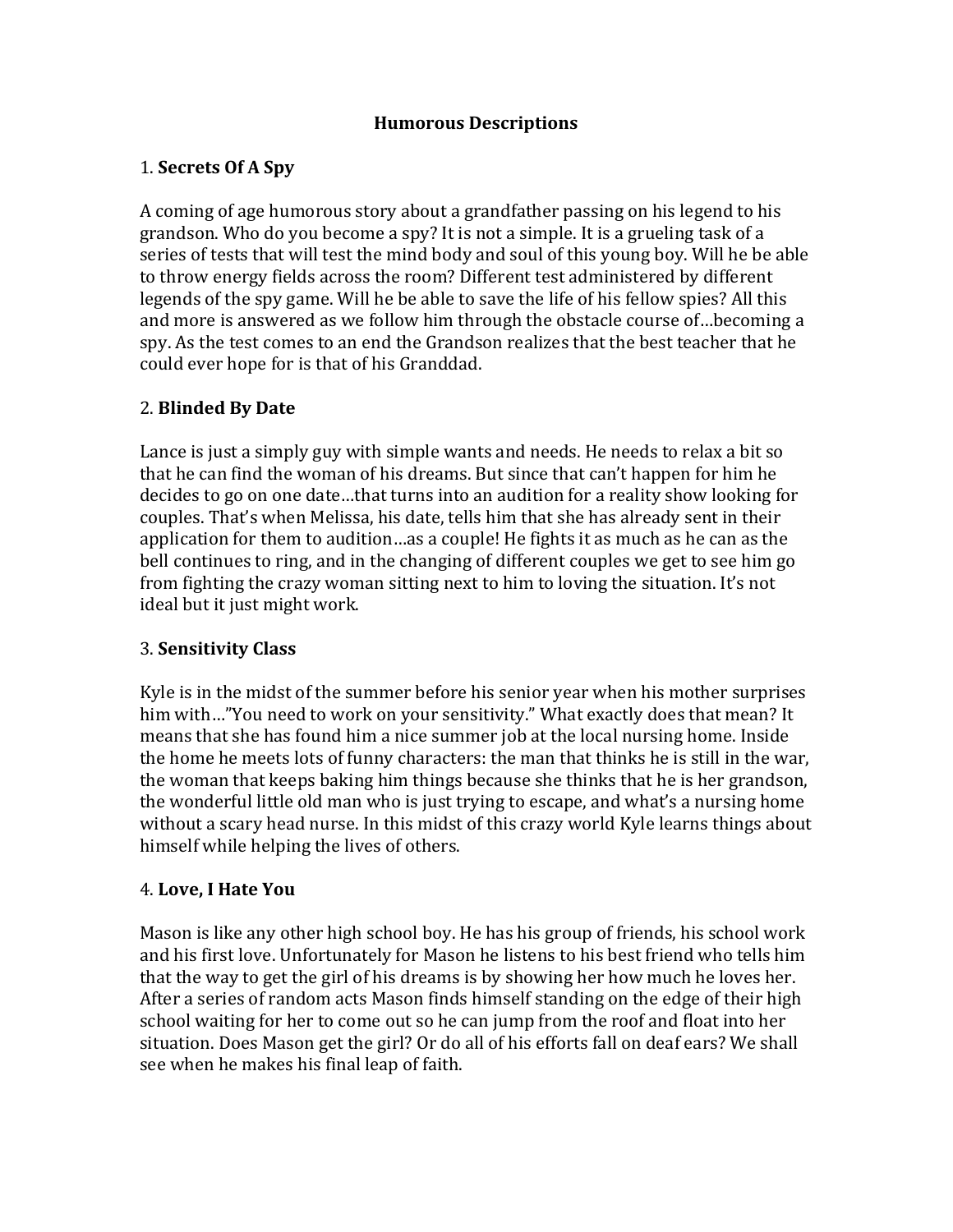### 5. **Driving: The Test**

Beth is ready. She has studied, practiced, signed up and paid for her driving test. She gets up the morning of the test rested and prepared for the day. Unfortunately her family is a mess and her mother has the chauffer drive her to the DMV. Once inside she finds out she was suppose to bring her own car and so the comedy ensues. As Beth takes her test in the family limo she is already nervous which gets even more intense when she relaxes that the entire family is in the back. Needless to say after she nails parallel parking she sadly decides to return a quick text message. Finally back at the DMV she finds out that she failed. But as the scene comes to an end...she is up, ready to try again.

### 6. **I Hate Men**

When Beth begins writing in her diary as a way to get over her ex boyfriend she never expected her nosey mother to read it. But when she did her mother decides that the best way for Beth to get over her ex is to move on to the next. In a series of scenes we follow Beth through the trials of online dating, blind dating and everything in between. Eventually Beth's story comes full circle when she waits for her next date and in walks her ex who is now a totally different guy...now she sees what a jerk he was from the beginning. In the end Mom was right, he is a big ole piece of poop.

#### 7. **Prom Dreaming**

Kim is completely in love with Kirk. Unfortunately Kirk has a mean girlfriend. As Kim talks with her friends for advise she finds out that the school counselor has a pill that can make mean bullies nice. She absolutely has to have it. After her family making fun of her and her friends point her in the right direction she finally has the moment to ask him and takes advantage of it. After asking him she realizes that he isn't the one for her, she isn't the one for him but who will she go to prom with? In this funny coming of age story Kim is just like most high school girls, she does not want to go to prom alone. And she won't...but who will end up being her date? First she has to find the courage to ask.

# 8. **Bullies, Gangs and the First Grade**

Loc is a not the typical sixth grader. He is smarter than the rest of the kids in his grade and well on his way to first grade genius stats. Until his mother tells him that he has to attend school in a questionable part of town because they have to live with his grandmother. On the first day Loc is bullied by the resident gang member and told that he was going to have to join their gang. Loc is terrified but has no idea what to do. On one hand he can't fight at all and on the other hand he can't avoid the brawl that is destined to happen as every minute ticks by. He looks to his friends for help, but everyone seems to be relieved that they haven't been chosen. As the end of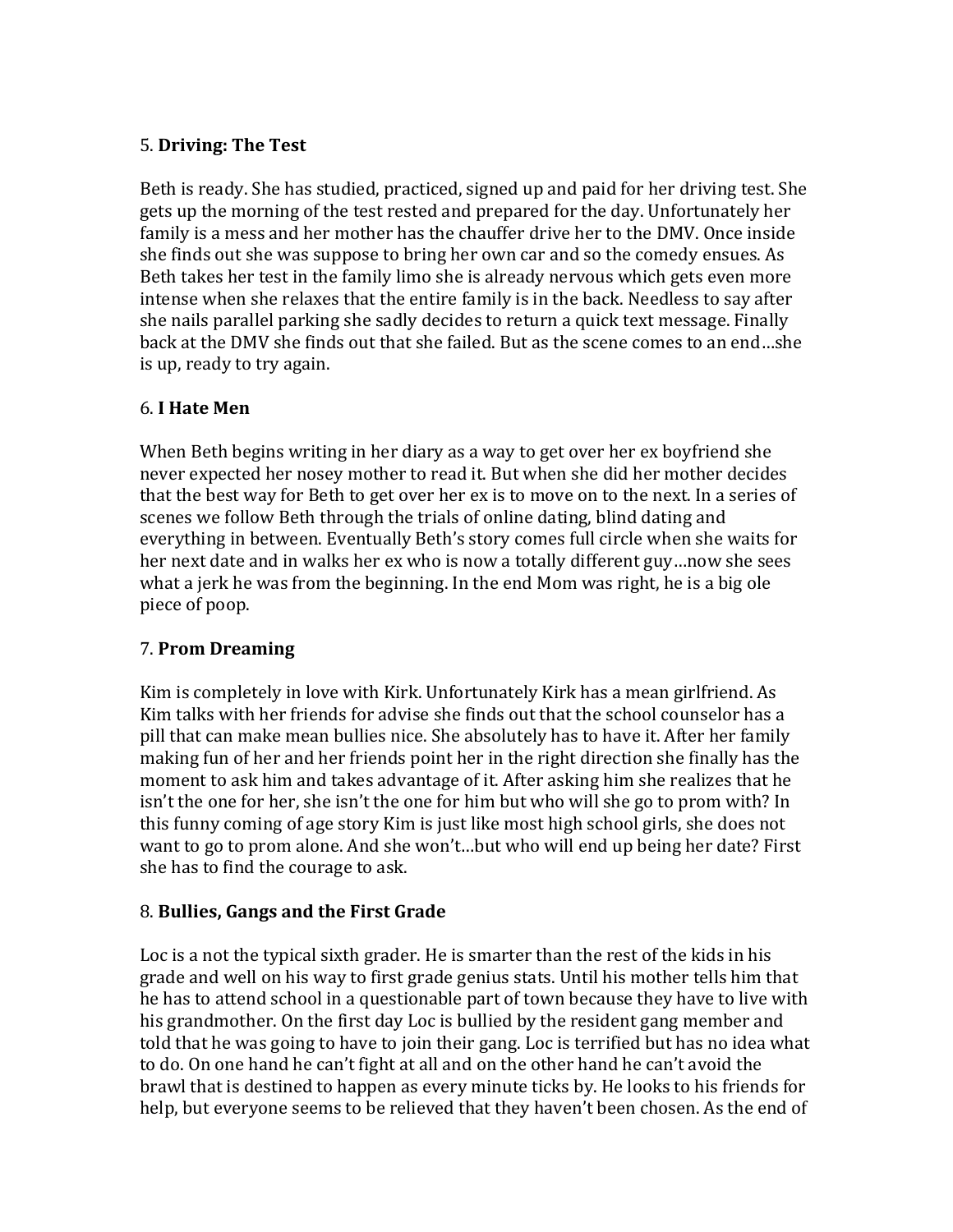school bell nears Loc keeps watching the seconds roll by to his imminent gang initiation. Will he make it or will he call to the bullies and gangs of the first grade.

# 9. **Hell Daycare**

Steve is desperate for a lot of things. He is desperate to get out of his mother's house and all of the things that come with it: rubbing feet, applying ointment and being yelled at daily. Leaving home is easier said than done. As Steve goes from job to job getting fired time after time and hearing those same words, "Maybe this isn't the job for you" he starts to get discouraged. Until he walks into the HelllllllP Daycare. A place where the people are strange and the children are stranger. But when he starts working with the 2-4 year olds he is faced with a list of challenges: a lazy coworker, his mother that won't go away, children that are...different and an incident that turns Steve from worker to detective. The characters are fun and the story is hilarious. Steve ends the day with a job that he loves and realizes that being a teacher of sorts isn't half bad.

# 10**. Never Too Old For Talent**

It is the day of the show at the Sunny Side Of Life Is Almost Dark retirement home and everything is going according to plan. Director is just about to start the final rehearsal with the Doctor of the home decides that it is just not safe for the patients to participate in this show. Director argues that there is nothing wrong with the talents of: juggling family pictures, an elderly knife throwing act and a belly dancer. When the show is canceled the patients gather to protest and go on strike from all kinds of things that may not be good for the home including: food, showers and diapers but most importantly no more medicine. Through a series of events eventually the show is back on and with the support of the doctor that at one time was absolutely against the show. Sometimes all it takes is a little helping hand and an open heart to get people to cross over to your side.

#### 11. **Once Upon A Time At A Sleepover**

Seventh grader Sara wanted nothing more on her birthday than the huge party that her parents had promised her. But when she lies to her mother the consequence is that she looses her big party and has to settle for a little sleepover. This drops her social rating substantially but her mother is bound and determined to make sure that this slumber party goes perfectly. But like all great plans things slowly begin to fall apart as her father dresses like a woman and calls it a clown, the scary ghosts stories get a little too real, the fire in the living room for smores makes Sara's little sister disappear, and a late night lock at the door puts Sara in a situation that could make or break her popularity. But as the sun rises and the girls head home Sara still manages to end the event with a smile on her face and a hug for her mom.

# 12. **Cheer or Die**

When Allison comes home and tells her mom Karen that she has so graciously volunteered her to be the president of the cheer moms booster club Karen nearly dies, literally. After talking to the angel and the devil that live on her shoulders she realizes she has to do this for her daughter. It isn't until the meeting that she realizes